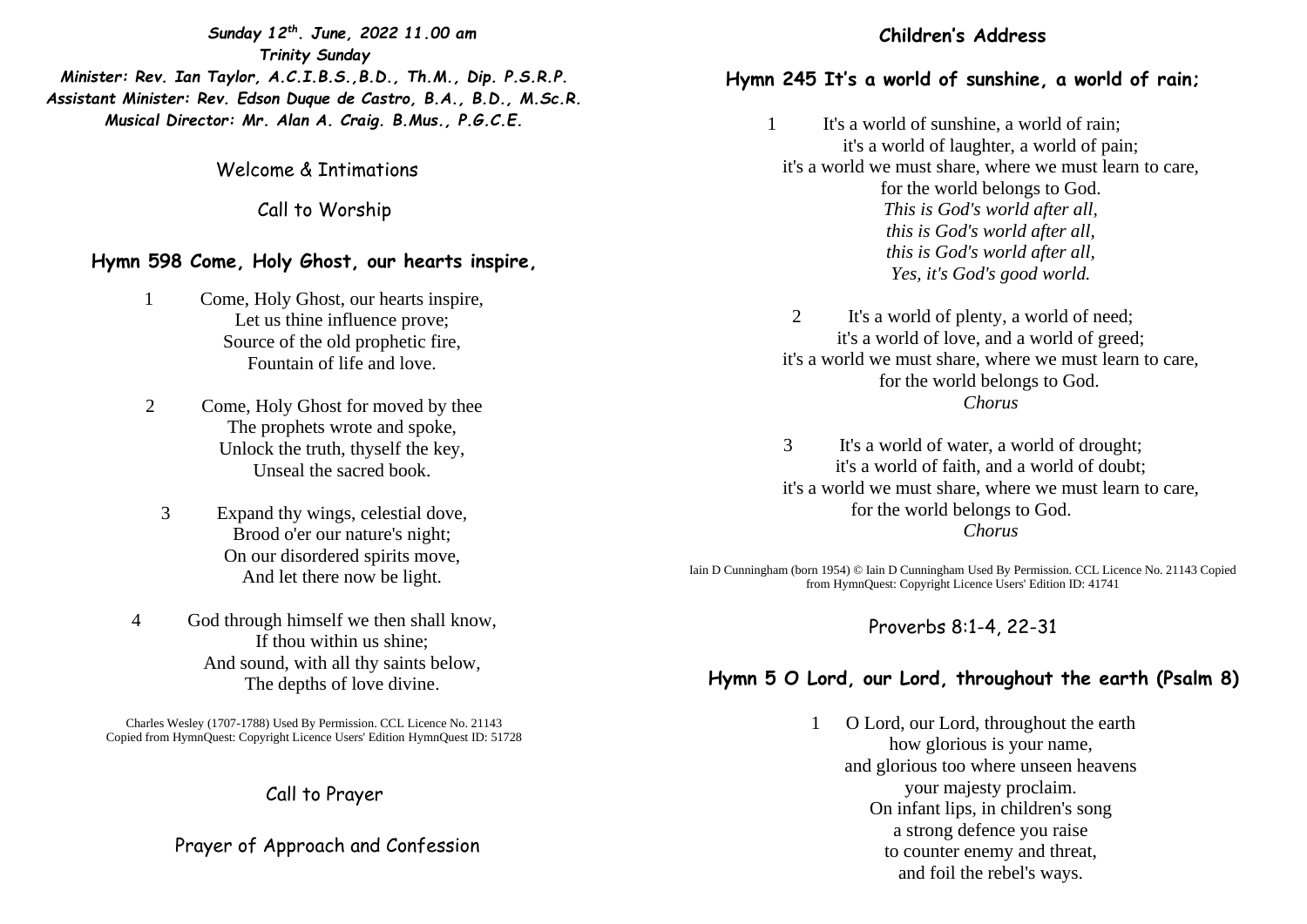2 When I look up, and see the stars which your own fingers made, and wonder at the moon and stars, each perfectly displayed; then must I ask, 'Why do you care? Why love humanity? And why keep every mortal name fixed in your memory?'

3 Yet such as us you made and meant just less than gods to be; with honour and with glory, Lord, you crowned humanity. And then dominion you bestowed for all made by your hand, all sheep and cattle, birds and fish that move through sea or land

> **CODA** O Lord, our Lord, throughout the earth how glorious is your name!

John Bell (born 1949) after *Psalm 8* ©1993 WGRG, c/o Iona Community, 21 Carlton Court, Glasgow, G5 9JP, Scotland. [www.wildgoose.scot](http://www.wildgoose.scot/) Used By Permission. CCL Licence No. 21143 Copied from HymnQuest: Copyright Licence Users' Edition ID: 70449

St. John 16:12-15

Sermon

The Offering (& Sung Doxology: Hymn 807)

Prayer of Intercession & The Lord's Prayer

**Our Father which art in heaven, Hallowed be thy Name. Thy Kingdom come. Thy will be done in earth, as it is in heaven. Give us this day our daily bread.**

**And forgive us our debts, as we forgive our debtors. And lead us not into temptation, but deliver us from evil: For thine is the Kingdom, and the power, and the glory, for ever. Amen.**

#### **Hymn 605 Thanks to God whose word was spoken**

- 1 Thanks to God whose Word was spoken in the making of the earth. His the voice that called a nation, fired her vision, tried her worth. God has spoken: Praise him for his open Word.
- 2 Thanks to God whose Word incarnate came to save our human race. Deeds and words and death and rising testify to heaven's grace.. God has spoken: Praise him for his open Word.
- 3 Thanks to God whose Word was written in the Bible's sacred page, Record of the revelation showing God to every age. God has spoken: Praise him for his open Word.
- 4 Thanks to God whose Word is published in the tongues of every race. See its glory undiminished by the change of time or place. God has spoken: Praise him for his open Word.